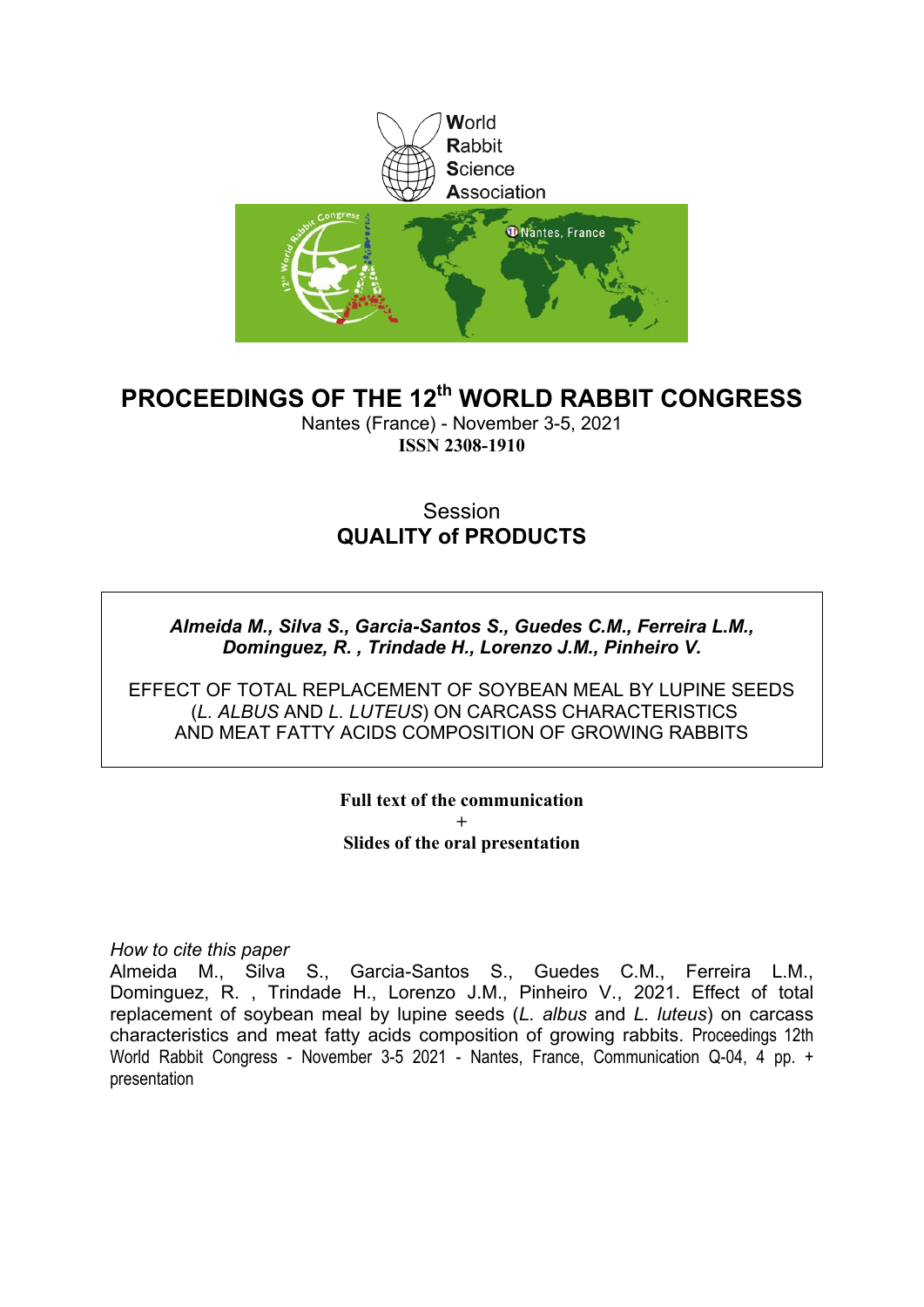## **EFFECT OF TOTAL REPLACEMENT OF SOYBEAN MEAL BY LUPINE SEEDS (***L. ALBUS* **AND** *L. LUTEUS***) ON CARCASS CHARACTERISTICS AND MEAT FATTY ACIDS COMPOSITION OF GROWING RABBITS**

**Almeida M.<sup>1</sup> \*, Silva S.<sup>1</sup> , Garcia-Santos S.<sup>2</sup> , Guedes C.M.<sup>1</sup> , Ferreira L.M.1,2, Dominguez, R.<sup>3</sup> , Trindade H.<sup>2</sup> , Lorenzo J.M.<sup>3</sup> , Pinheiro V.<sup>1</sup>**

<sup>1</sup>Veterinary and Animal Research Centre (CECAV), University of Trás-os-Montes e Alto Douro, Quinta de Prados, 5000-801, Vila Real, Portugal

<sup>2</sup>Centre for the Research and Technology Agro-Environmental and Biological Sciences (CITAB), University of Trás-os-Montes e Alto Douro, Quinta de Prados, 5000-801, Vila Real, Portugal

 $3$ Centro Tecnológico de la Carne de Galicia, Rúa Galicia N° 4, Parque Tecnológico de Galicia, San Cibrán das Viñas, 32900 Ourense, Spain

\*Corresponding author: mdantas@utad.pt

#### **ABSTRACT**

The present study aimed to evaluate the effect of total replacement of soybean meal (SBM) by two species of lupine seeds (*L. albus*, cv. Nacional and *L. luteus*, cv. Mister) on carcass characteristics and fatty acids composition of growing hybrid of rabbits both sexes (New Zealand x Californian) at slaughter. Three diets were formulated to be nearly isonitrogenous and isoenergetic; the control diet (CTD), containing 15% of SBM as the main protein source, and the other two diets with complete replacement of SBM by seeds of LA (LAD) and LL (LLD). At weaning (35 days), rabbits were housed in groups of 2 and randomly assigned into 3 groups according to diet (ten replicates per treatment) and controlled for 5 weeks. At the end of the trial (69 days age), thirty rabbits (ten of each treatment) were slaughtered, and the head, liver, hind leg and dissectible fat were weighed to estimate each percentage in relation to the whole carcass. Colour and pH were measured after 24h chilled carcass. Fatty acid composition and cholesterol content were also determined. Total replacement of soybean meal by lupine seeds had no significant effect (p>0.05) on the contribution of the dressing out percentage, carcass part yield, dissectible fat, pH and colour parameters. Rabbits fed with LLD presented a similar  $(p<0.05)$  final weigh to those fed with CTD; however, LAD had a negative effect on weight at slaughter. Diets containing lupine seeds seem to have had a negative effect on the amount of SFA content compared to the control diet  $(p<0.01)$ . Both, LAD and LLD diets presented higher PUFA values (27.44 and 28.98 vs 24.12 for control, p<0.01) The results of PUFA n-6/ PUFA n-3 ratio were higher in rabbits fed with LLD and the lowest in samples from the LAD group. Incorporation of lupine seeds in the diets did not affect carcass characteristics but improved the fatty acid profile.

**Key words**: rabbit, feed, lupines, meat, fatty acids.

#### **INTRODUCTION**

In the context of a strong EU dependence on the import of soybean meal (SBM) to meet protein requirements in the formulation of compound feeds, it is important to study alternative proteins sources. Lupine is one of the grain legumes grown in Europe that can be used as a source of protein for livestock feeding (Gresta e*t al*., 2010). It has been proved that it can supplement and replace other protein sources without negative impact on performances of growing rabbits (Gugołek *et al.*, 2018; Uhlířová *et al.*, 2018) and can have a positive impact of the fatty acid profile of rabbit meat (Volek and Marounek, 2011; Volek *et al.*, 2018).

Thus, the present study aimed to evaluate the effect of total replacement of SBM by two species of lupine seeds (*L. albus*, cv. Nacional and *L. luteus*, cv. Mister) on carcass characteristics and fatty acids composition at the slaughter of growing hybrids rabbits New Zealand x Californian.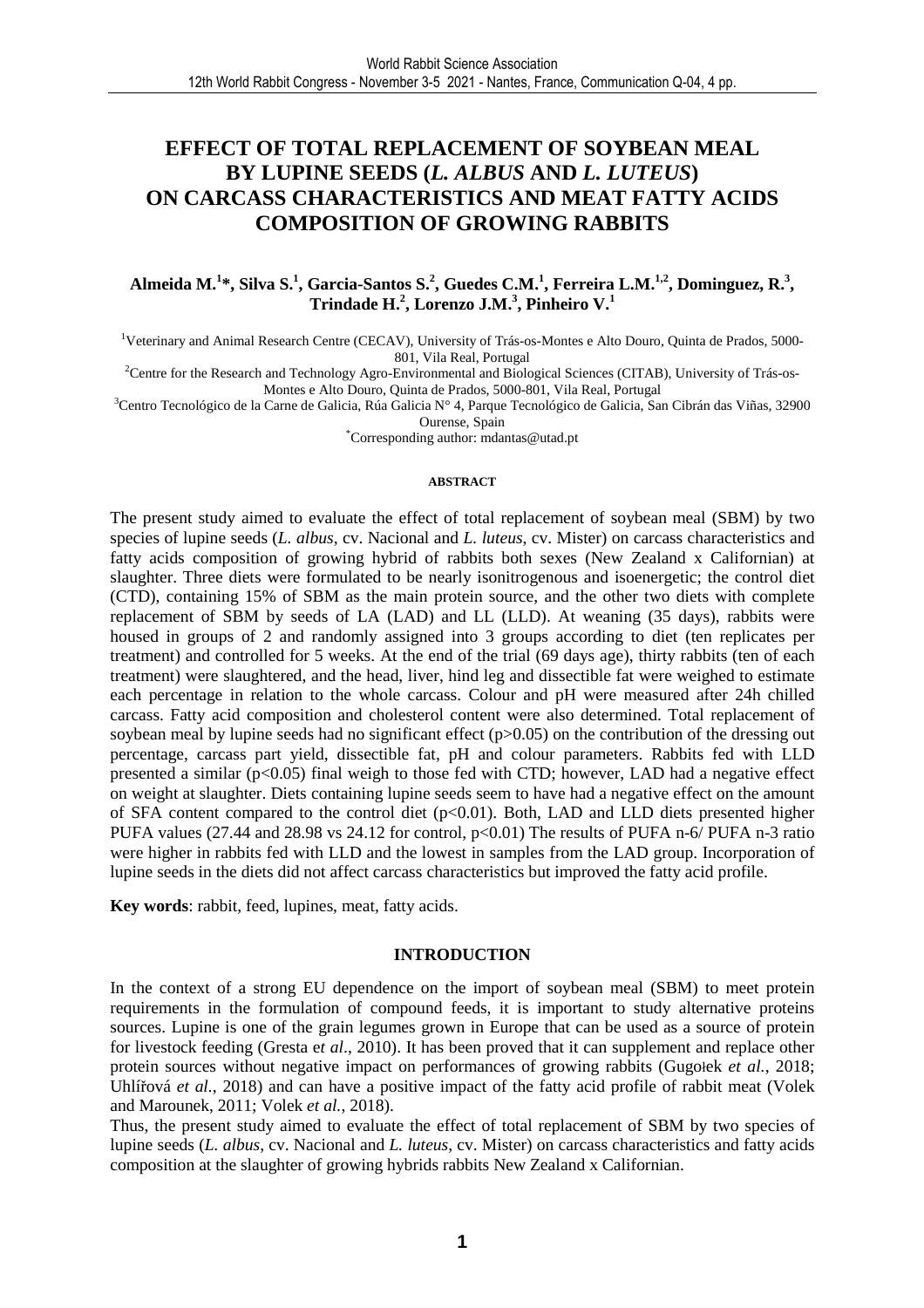### **MATERIALS AND METHODS**

### **Animals and experimental design**

Sixty weaned hybrid rabbits (New Zealand x Californian) from both sexes were kept in a closed airconditioned building maintained at 18-23ºC and with a day/night cycle of 12/12 h (light from 07:00 to 19:00) five weeks, from 35 days (weaning) to 69 days (slaughter). Rabbits were housed in groups of 2 and randomly divided into 3 groups according to diet (ten replicates per treatment). Three diets were formulated to be nearly isonitrogenous and isoenergetic, according to the De Blas and Mateos (2010) recommendations for growing rabbits. The control diet (CTD), containing 15% of SBM as the main protein source, and the other two diets with complete replacement of SBM by seeds of LA (LAD) and LL (LLD) (Table 1).

At the end of the trail, at 69 days age, ten rabbits from each treatment rabbits were slaughtered through cervical dislocation, and the carcasses were refrigerated for 24h before sample analysis and collection. The head, liver, hind leg and dissectible fat were weighed to estimate each percentage in relation to the whole chilled carcass. The *Longissimus dorsi* muscle was extracted and used to determine colour and pH and stored for later analysis. Colour analysis was determined with a portable colourimeter and pH was measured using a portable pH meter with a penetrating electrode.

#### **Chemical Analyses**

Dried samples of the experimental diets were ground to pass a 1mm screen and were analysed, according to the AOAC (1990) procedures. For dry matter (DM), crude protein (CP), ether extract (EE), neutral detergent fibre expressed exclusive of residual ash (NDFom), acid detergent fibre expressed exclusive of residual ash (ADFom), sulphuric acid lignin (Lignin (sa)) and starch. Fatty acid composition and cholesterol content were determined according to Quiñones *et al.* (2019) and Lorenzo and Pateiro (2013).

|                            | <b>CTD</b> | LAD                          | LLD                      |
|----------------------------|------------|------------------------------|--------------------------|
| Ingredients                |            |                              |                          |
| Soybean meal               | 150        | $\qquad \qquad \blacksquare$ | $\overline{\phantom{a}}$ |
| White lupin seed           |            | 150                          |                          |
| Yellow lupin seed          |            | $\overline{\phantom{a}}$     | 150                      |
| Wheat                      | 149        | 21                           | 92                       |
| Wheat bran                 | 155        | 350                          | 350                      |
| Sugar cane molasses        | 10         | 10                           | 10                       |
| Lucerne                    | 189        | 263                          | 127                      |
| Grape seed meal            | 50         | 50                           | 50                       |
| Wheat straw                | 120        | 32                           | 107                      |
| Beet pulp                  | 150        | 80                           | 80                       |
| Mineral-vitamin premix $1$ | 10         | 10                           | 10                       |
| Chemical composition       |            |                              |                          |
| Dry matter                 | 916        | 913                          | 910                      |
| Crude protein              | 161        | 164                          | 163                      |
| Ether extract              | 35         | 34                           | 42                       |
| NDFom                      | 346        | 344                          | 364                      |
| ADFom                      | 217        | 227                          | 212                      |
| Lignin (sa)                | 52         | 64                           | 55                       |
| Starch                     | 124        | 81                           | 120                      |

#### **Table 1**: Ingredients and chemical composition (g/kg as-fed basis) of the experimental diets

<sup>1</sup> Mineral and vitamin mixture (per kg of feed): calcium more sal 16; vitamin A, 10,000 IU; vitamin D3, 1080 U; vitamin E, 36 mg;; niacinamide, 50 mg; Ca- pantothenate, 20 mg; folic acid, 5 mg; Fe, 78 mg; Cu, 14 mg; Co, 0.5 mg; Mn, 20 mg; Zn, 60 mg; Se, 0.05 mg; I, 1.1 mg; choline chloride, 260 mg. b 0.5% lysine, 0.1% methionine, 0.16% Methionine + Cysteine, 0.8% threonine, 0.04% tryptophan, 0.57% arginine, 0.37% de valine, 0.3% isoleucine; 0.49% leucine.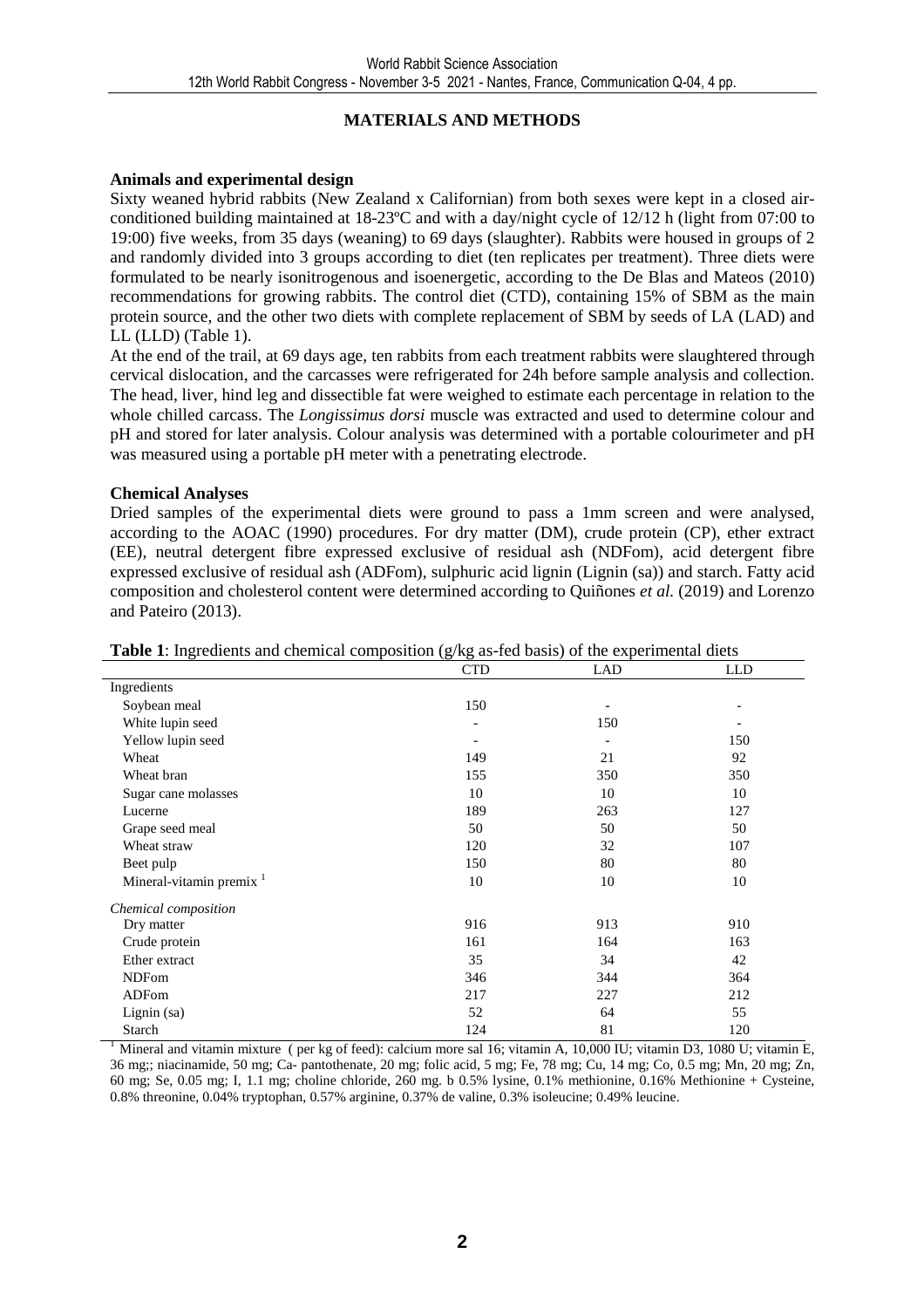### **Statistical Analysis**

Statistical analysis was performed with JMP version 14 program (SAS Institute, Cary, NC, USA). Data were submitted to one-way analysis of variance (ANOVA) with the diet as the main factor, using the General Linear Model procedure. Tukey's multiple comparison test was used to compare the means values when a significant effect is observed. Statistical significance was accepted at P<0.05.

### **RESULTS AND DISCUSSION**

The results showed that total replacement of soybean meal by lupine seeds had no significant effect  $(p>0.05)$  on the contribution of the dressing out percentage, organ weight, hind leg weight, dissectible fat, pH and colour parameters (Table 2). Several authors reported similar results when incorporating *L. albus* in the finishing diet of rabbits (Gugołek *et al.*, 2018; Uhlířová *et al.*, 2018) although there are no published studies, to our knowledge, involving *L. luteus* incorporation in rabbits' diets.

Rabbits fed with LLD presented a similar ( $p<0.05$ ) final weigh to those fed with CTD; however, LAD had a negative effect on weight at slaughter. Unlike Volek *et al.* (2014), which found no differences (p>0.05) on performances of rabbits fed with a diet with 15% of *L. albus* inclusion, on this study the LAD diet presented lower values for live weight at slaughter. Nevertheless, the authors used a different variety of *L. albus*, which could justify these differences.

|                                    | <b>CTD</b>          | <b>LAD</b>          | <b>LLD</b>             | SEM*  | P     |
|------------------------------------|---------------------|---------------------|------------------------|-------|-------|
| Slaughter live weight, g           | $2739.0^{\text{a}}$ | 2605.8 <sup>b</sup> | $2731.1$ <sup>ab</sup> | 40.37 | 0.047 |
| Dressing out percentage (%)        | 60.5                | 60.6                | 59.4                   | 0.42  | 0.104 |
| As refrigerd carcass yield (%)     |                     |                     |                        |       |       |
| Head                               | 7.98                | 7.97                | 7.96                   | 0.18  | 0.996 |
| Liver                              | 7.69                | 7.52                | 7.05                   | 0.27  | 0.244 |
| Dissecable fat                     | 2.89                | 2.83                | 2.91                   | 0.15  | 0.923 |
| Hind leg                           | 29.7                | 29.7                | 29.9                   | 0.32  | 0.940 |
| pHu (refrigered carcass)           | 6.0                 | 6.0                 | 5.9                    | 0.07  | 0.909 |
| Colour of <i>longissimus dorsi</i> |                     |                     |                        |       |       |
| lightness, $L^*$                   | 46.6                | 45.7                | 44.3                   | 1.01  | 0.293 |
| redness, a*                        | 3.5                 | 3.8                 | 4.5                    | 0.69  | 0.569 |
| vellowness, b*                     | 11.0                | 11.2                | 10.9                   | 0.37  | 0.781 |

**Table 2:** Effect of lupines incorporation in diets on carcass characteristics of growing rabbits (n=10)

CTD, control diet (soybean meal); LAD, *Lupinus albus* diet; LLD, *Lupinus luteus* diet; SEM, standard error of mean.

<sup>a, b</sup> Means with different letters in the same row differed (P<0.05).

Diets containing lupine seeds seem to have had a negative effect on the amount of SFA content compared to the control diet (Table 3), which was also observed by Volek and Marounek (2011). The significantly lower content of PUFA was found by the same authors when comparing a diet supplemented with *L. albus* with another containing sunflower meal. In another study, the amount of PUFA was similar in soybean meal diets and lupine ones (Volek *et al.*, 2018), however in the present study, both LAD and LLD diets presented higher PUFA values. The results of PUFA n-6/ PUFA n-3 ratio were higher for LLD, although both Volek and Marounek (2011) and Volek *et al.* (2018) showed similar results in terms of PUFA n-6/ PUFA n-3 ratio for diets with *L. albus* to those found in this study. The low ratio found in the meat of rabbits fed with LAD presents a positive result since it might contribute to human health when consumed (Ulbricht *et al.*, 1991). Cholesterol content was significantly lower in the *longissimus* muscle of rabbits fed with diets in which *Lupinus luteus* was incorporated.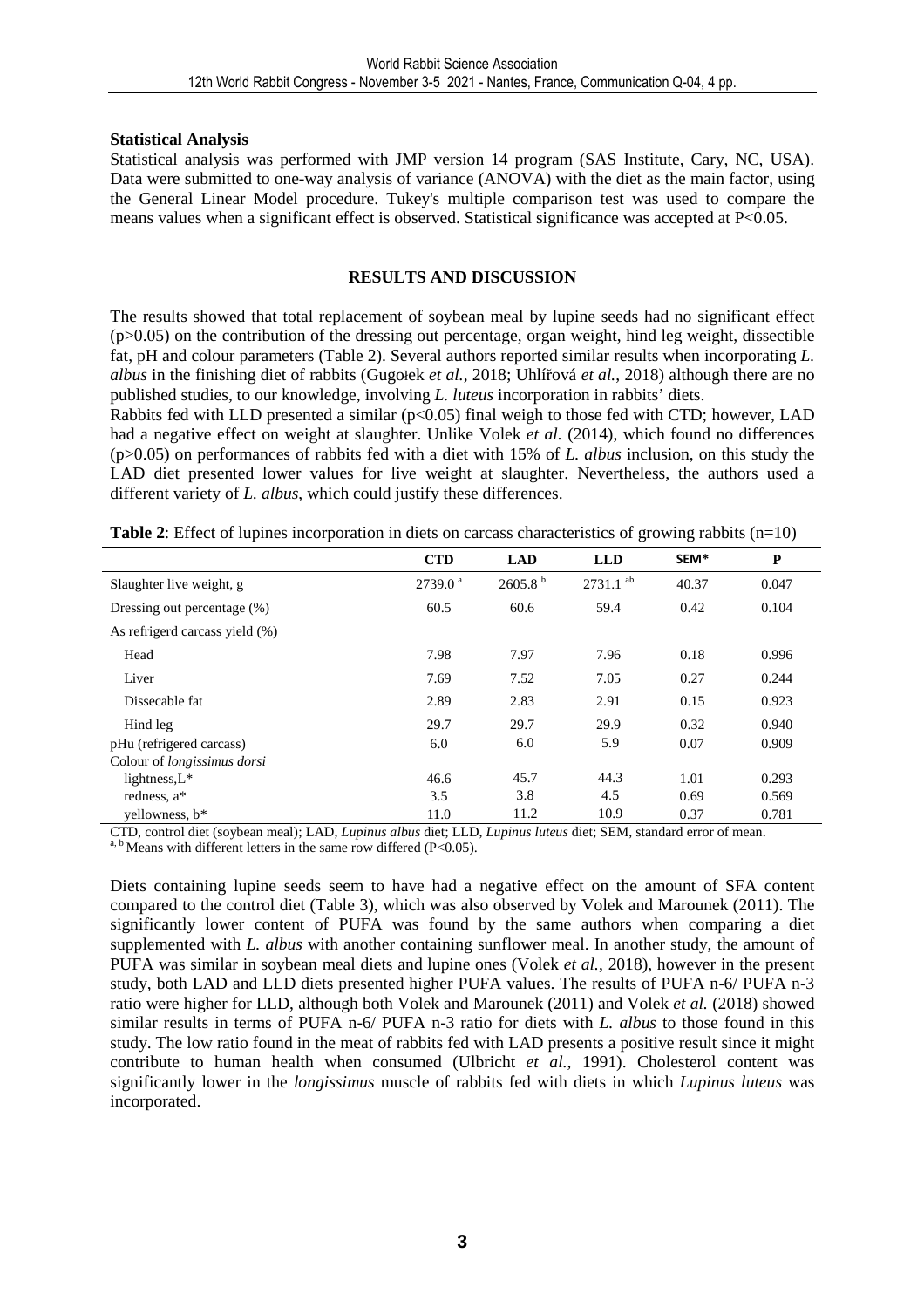| 1000100111107                      |                      |                      |                    |            |          |
|------------------------------------|----------------------|----------------------|--------------------|------------|----------|
|                                    | CTD                  | LAD                  | <b>LLD</b>         | <b>SEM</b> | D        |
| Cholesterol $(mg/100mg)$           | 28.60 <sup>a</sup>   | 28.46 <sup>a</sup>   | 25.56 <sup>b</sup> | 0.470      | 0.0072   |
| Total SFA ( $mg/g$ of fat)         | $44.21$ <sup>a</sup> | $38.67^{\circ}$      | 40.47 $^{\rm b}$   | 0.502      | < 0.0001 |
| Total MUFA $(mg/g \text{ of fat})$ | $31.66^{b}$          | 33.88 <sup>a</sup>   | $30.54^{b}$        | 0.380      | 0.0003   |
| Total PUFA $(mg/g \text{ of fat})$ | 24.12 <sup>b</sup>   | $27.44$ <sup>a</sup> | 28.98 <sup>a</sup> | 0.496      | <0.0001  |
| PUFA n-6/PUFA n-3 ratio            | 7.08 <sup>b</sup>    | 5.40 $^{\circ}$      | 8.75 <sup>a</sup>  | 0.261      | < 0.0001 |

**Table 3**: Effect of lupines incorporation in diets on fatty acids composition of fattening growing rabbits  $(n=10)$ 

CTD, control diet (soybean meal); LAD, *Lupinus albus* diet; LLD, *Lupinus luteus* diet; SFA, saturated fatty acids; MUFA, monounsaturated fatty acids; PUFA, polyunsaturated fatty acids; SEM, standard error of mean. a, b, c Means with different letters in the same row differed (P<0.05).

#### **CONCLUSIONS**

The results of this study show that it is possible to replace soybean meal for lupine seeds in rabbits feed with small differences in carcass characteristics. However, the replacement affected the fatty acid profile of fattening growing rabbits and cholesterol levels, but it is necessary to study further the impact of including *L. luteus* in rabbit feed. Different levels of incorporation need to be studied, as well as the inclusion of lupines as a prebiotic and its effect on villi health and cecal microbiota.

#### **ACKNOWLEDGEMENTS**

The authors acknowledge financial support through project INTERACT – "Integrative Research in Environment, Agro-Chains and Technology", reference NORTE-01-0145-FEDER-000017, in its line of research entitled ISAC, co-financed by the European Regional Development Fund through NORTE 2020 (North Regional Operational Program 2014/2020). For the authors integrated into the research unit CECAV, the research was further financed by the National Funds from FCT, the Portuguese Foundation for Science and Technology, project number UID/CVT/0772/2016.

#### **REFERENCES**

- AOAC, 1990. Association of Official Analytical Chemists. Official Methods of Analysis. *15th Edition, Association of Official Analytical Chemists, Washington, DC, USA.*
- Colin M. 1993. Rabbit production in East European Countries. *World Rabbit Sci., 1, 37-52.*
- De Blas, C., Mateos, G.G. 2010. Feed formulation. *In: De Blas J.C., Wiseman, J. (Eds.), The Nutrition of the rabbit, 2nd edition. CAB International, S222–S232.*
- Gresta, F., Abbate, V., Avola, G., Magazzù, G., Chiofalo, B. 2010. Lupin seed for the crop-livestock food chain. *Ital. J. Agron., 4, 333-340*.
- Gugołek, A., Juśkiewicz, J., Kowalska, D., Zwoliński, C., Sobiech, P., Strychalski, J. 2018. Physiological responses of rabbits fed with diets containing rapeseed meal, white lupine and pea seeds as soybean meal substitutes. *Cienc. Agrotec.*, *42, 297-306.*
- Lorenzo, J., Pateiro, M. 2013. Influence of type of muscles on nutritional value of foal meat. *Meat Sci.,* 93*, 630-638*.
- Quiñones, J., Maggiolino, A., Bravo, S., Muñoz, E., Lorenzo, J. M., Cancino, D., Díaz, R., Saenz, C., Sepúlveda, N., De Palo, P. 2019. Effect of canola oil on meat quality and fatty acid profile of Araucano creole lambs during fattening period. *Anim. Feed Sci. Tech., 248, 20-26*.
- Uhlířová, L., Volek, Z., Marounek, M. 2018. White lupin bran and its effects on the growth performance, carcass characteristics and digestibility of nutrients in fattening rabbits. *World Rabbit Sci.*, *26, 1-6.*
- Ulbricht, T. L. V., Southgate, D. A. T. 1991. Coronary heart disease: seven dietary factors. *The Lancet*, *338*, 985-992.
- Volek, Z., Marounek, M. 2011. Effect of feeding growing–fattening rabbits a diet supplemented with whole white lupin (*Lupinus albus* cv. Amiga) seeds on fatty acid composition and indexes related to human health in hind leg meat and perirenal fat. *Meat Sci.*, *87, 40-45.*
- Volek, Z., Marounek, M., Volková, L., Kudrnová, E., 2014. Effect of diets containing whole white lupin seeds on rabbit doe milk yield and milk fatty acid composition as well as the growth and health of their litters. *J. Anim. Sci., 92, 2041–2049*.
- Volek, Z., Bureš, D., Uhlířová, L., 2018. Effect of dietary dehulled white lupine seed supplementation on the growth, carcass traits and chemical, physical and sensory meat quality parameters of growing-fattening rabbits. *Meat Sci.*, *141*, *50-56.*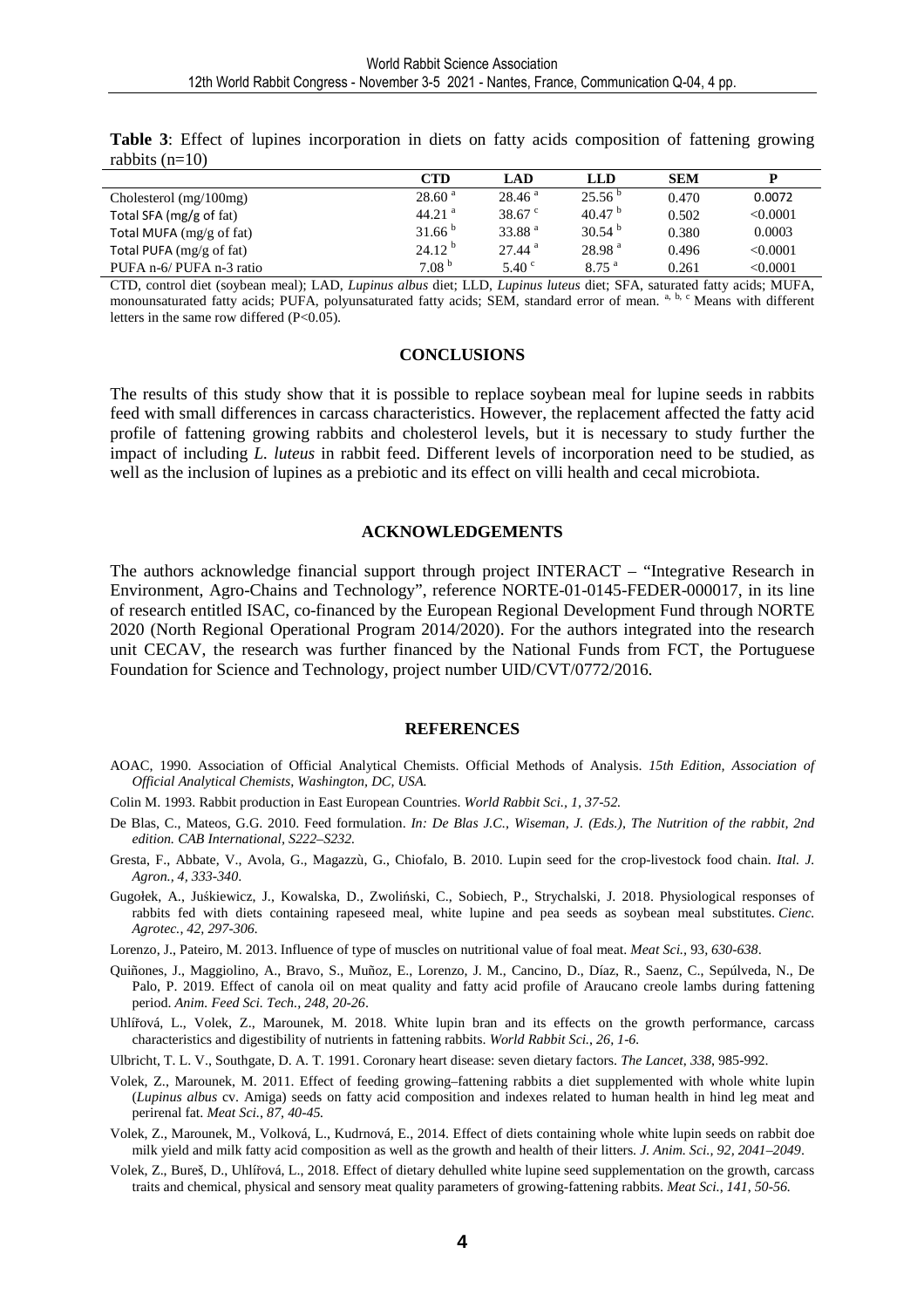

Effect of Total Replacement of Soybean Meal by Lupine Seeds (*L. albus and L. luteus*) on Carcass Characteristics and Meat Fatty Acids Composition of Growing Rabbits

Almeida M., Silva S., Garcia-Santos S., Guedes C.M., Ferreira L.M., Dominguez, R., Trindade H., Lorenzo J.M., Pinheiro V.

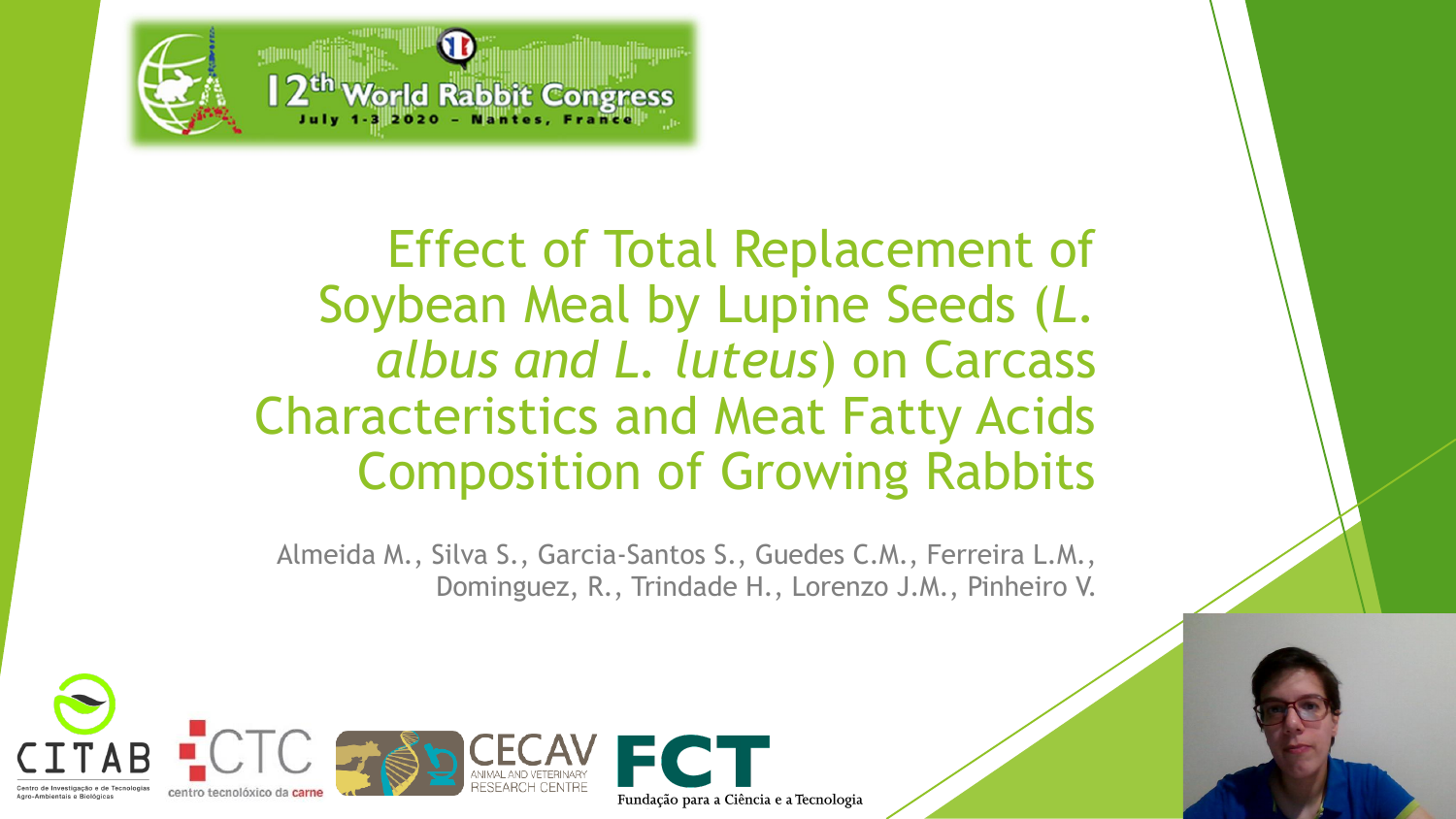EU dependence on the import of soybean meal (SBM): alternative protein sources.

**Lupines:** 

 $\blacktriangleright$  No impact on performances of growing rabbits and positive impact of the fatty acid profile of rabbit meat.

 **Aim: effect of total replacement of SBM by white and yellow lupins (***L. albus* **and** *L. luteus***) on carcass characteristics and fatty acids composition.**

# Introduction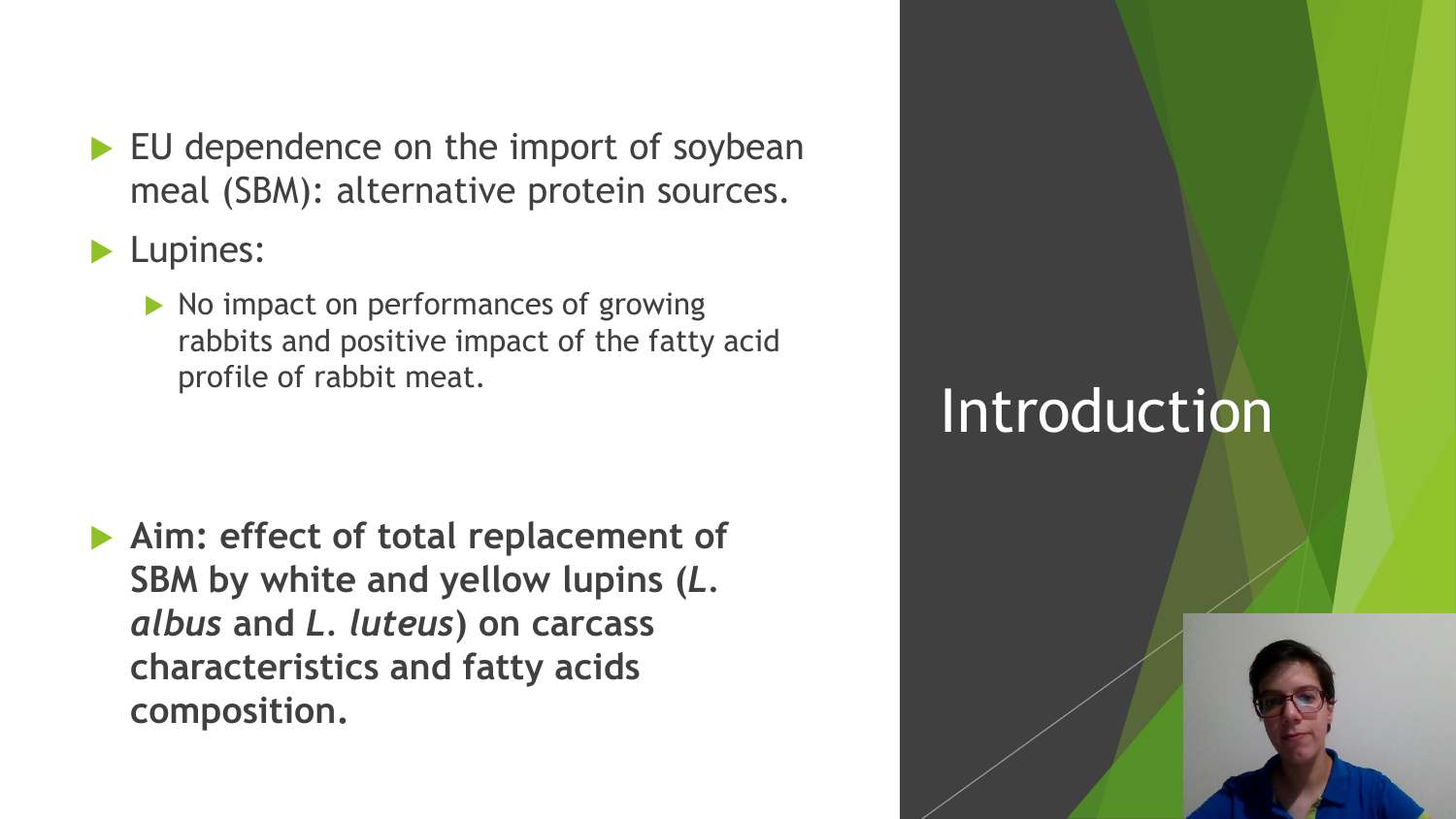# Materials and Methods

- ▶ 60 weaned hybrid rabbits (New Zealand x Californian) from 35 days (weaning) to 69 days.
- Groups of 2 rabbits randomly divided into 3 diets (ten replicates per treatment).
- ▶ 3 diets nearly isonitrogenous and isoenergetic: control diet (CTD: 15% of SBM), two diets (LAD e LLD: complete replacement of SBM by seeds *L. albus*, cv. Nacional and *L. luteus*, cv. Mister)
- Slaughter: 69 days age, ten rabbits from treatment.

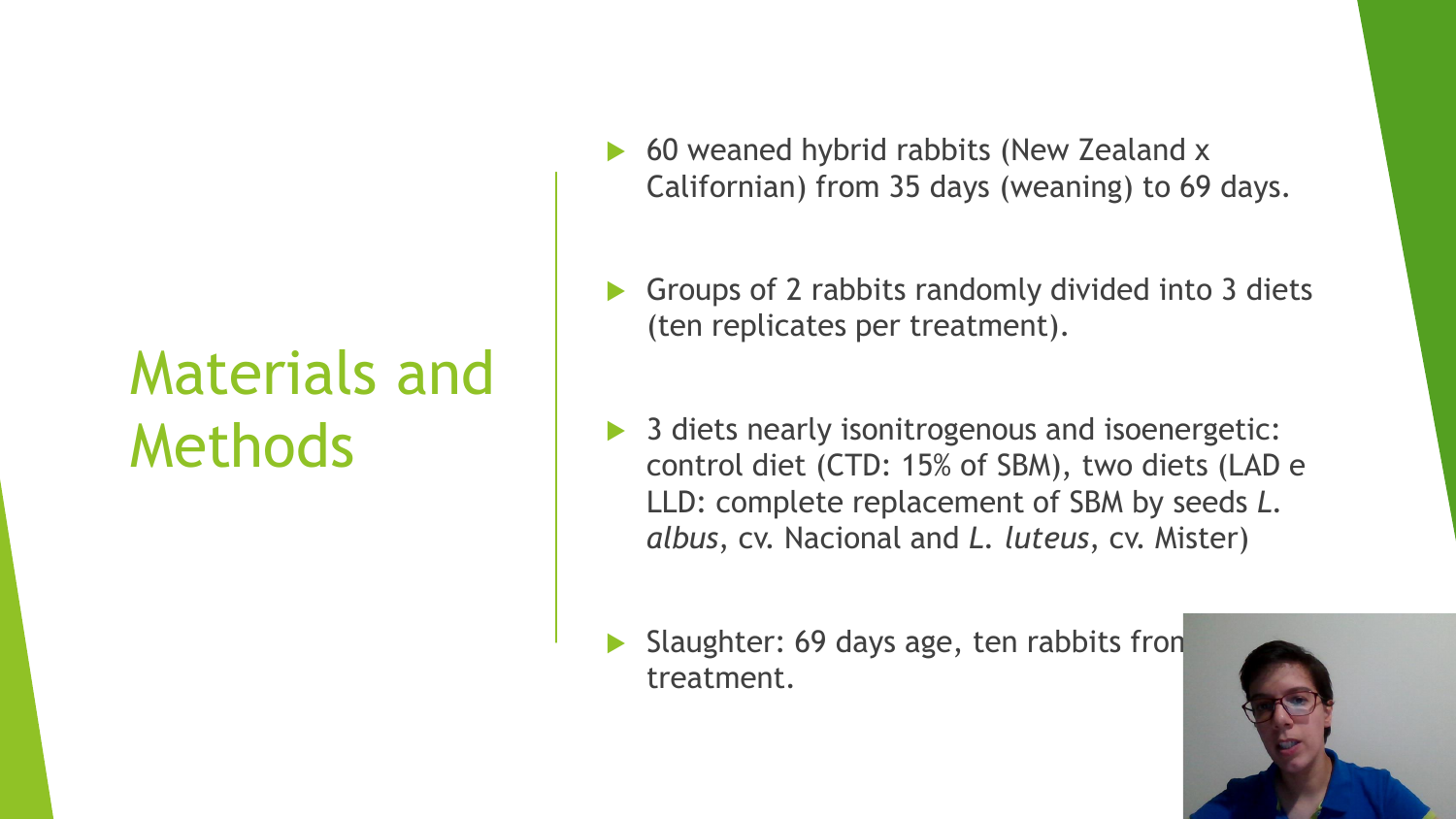# Materials and Methods

- ▶ Carcasses: refrigerated for 24h before sample analysis and collection.
- $\blacktriangleright$  Head, liver, hind leg and dissectible fat were weighed: estimation of percentage in relation to the whole chilled carcass.
- *Longissimus dorsi* muscle: extracted to determine colour and pH and stored for fatty acid composition and cholesterol analysis.

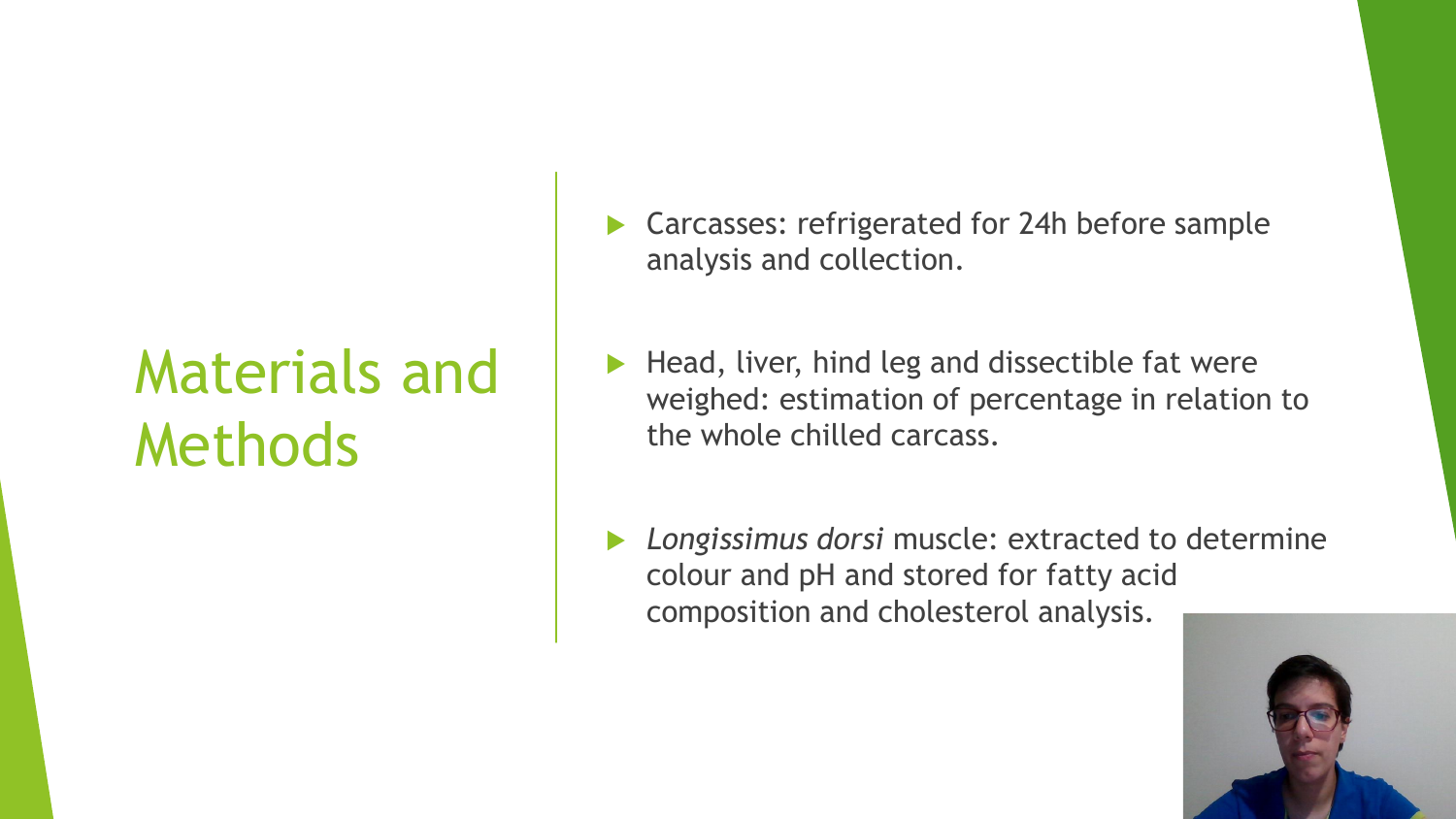|                                    | <b>CTD</b>            | <b>LAD</b>          | <b>LLD</b>  | SEM <sup>*</sup> | $\mathbf{P}$ |
|------------------------------------|-----------------------|---------------------|-------------|------------------|--------------|
| Slaughter live weight, g           | $2739.0$ <sup>a</sup> | 2605.8 <sup>b</sup> | $2731.1$ ab | 40.37            | 0.047        |
| Dressing out percentage (%)        | 60.5                  | 60.6                | 59.4        | 0.42             | 0.104        |
| As refrigerd carcass yield (%)     |                       |                     |             |                  |              |
| Head                               | 7.98                  | 7.97                | 7.96        | 0.18             | 0.996        |
| Liver                              | 7.69                  | 7.52                | 7.05        | 0.27             | 0.244        |
| Dissecable fat                     | 2.89                  | 2.83                | 2.91        | 0.15             | 0.923        |
| Hind leg                           | 29.7                  | 29.7                | 29.9        | 0.32             | 0.940        |
| pHu (refrigered carcass)           | 6.0                   | 6.0                 | 5.9         | 0.07             | 0.909        |
| Colour of <i>longissimus dorsi</i> |                       |                     |             |                  |              |
| lightness, $L^*$                   | 46.6                  | 45.7                | 44.3        | 1.01             | 0.293        |
| redness, $a^*$                     | 3.5                   | 3.8                 | 4.5         | 0.69             | 0.569        |
| yellowness, $b^*$                  | 11.0                  | 11.2                | 10.9        | 0.37             |              |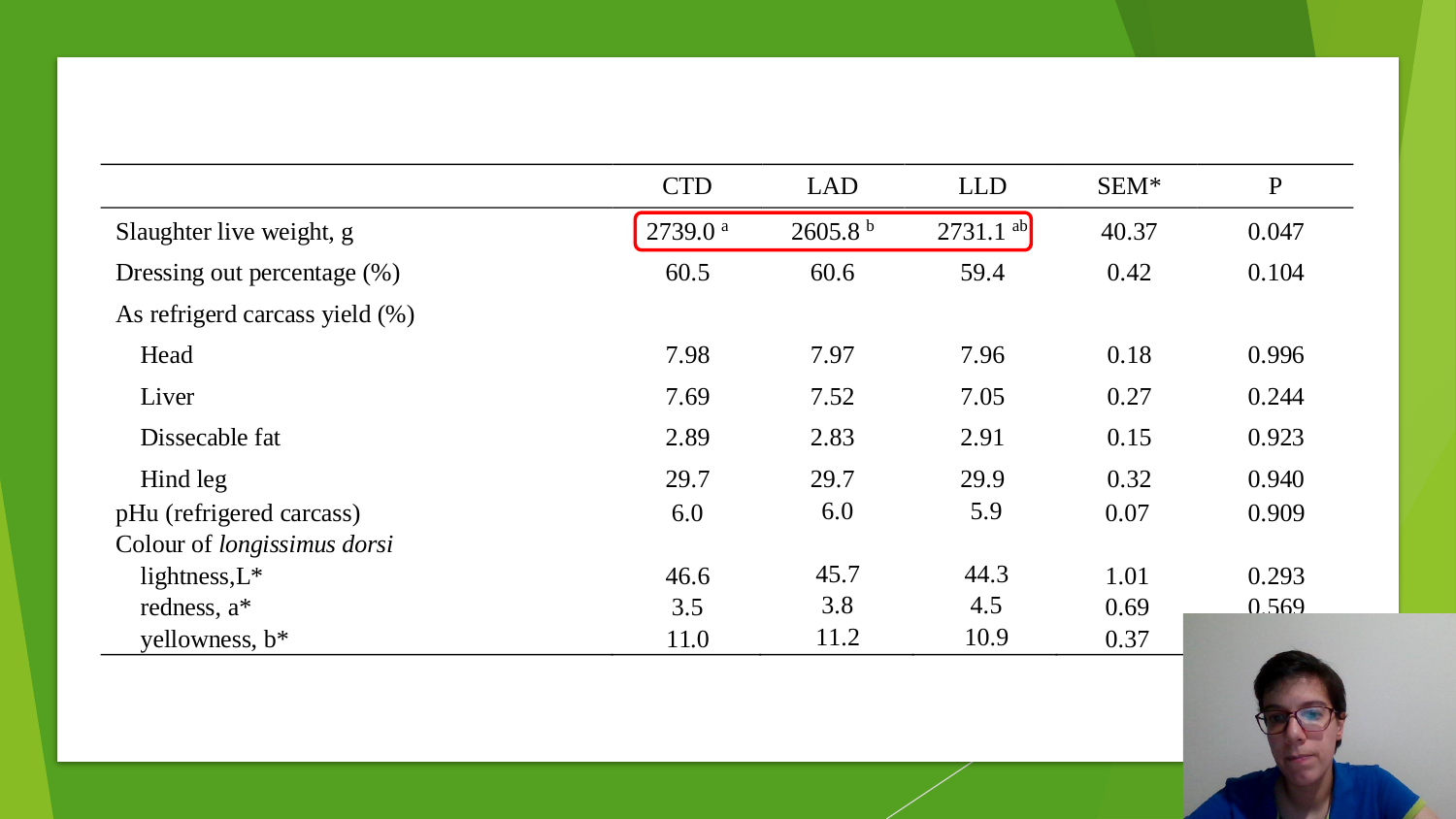|                                    | <b>CTD</b>           | LAD.                 | LLD                | <b>SEM</b> | D        |
|------------------------------------|----------------------|----------------------|--------------------|------------|----------|
| Cholesterol $(mg/100mg)$           | $28.60^{\text{ a}}$  | 28.46 <sup>a</sup>   | 25.56 <sup>b</sup> | 0.470      | 0.0072   |
| Total SFA $(mg/g \text{ of fat})$  | $44.21$ <sup>a</sup> | 38.67 $\degree$      | 40.47 <sup>b</sup> | 0.502      | < 0.0001 |
| Total MUFA (mg/g of fat)           | 31.66 <sup>b</sup>   | 33.88 <sup>a</sup>   | 30.54 <sup>b</sup> | 0.380      | 0.0003   |
| Total PUFA $(mg/g \text{ of fat})$ | 24.12 <sup>b</sup>   | $27.44$ <sup>a</sup> | 28.98 <sup>a</sup> | 0.496      | < 0.0001 |
| PUFA n-6/PUFA n-3 ratio            | 7.08 <sup>b</sup>    | 5.40 <sup>c</sup>    | 8.75 <sup>a</sup>  | 0.261      | < 0.0001 |

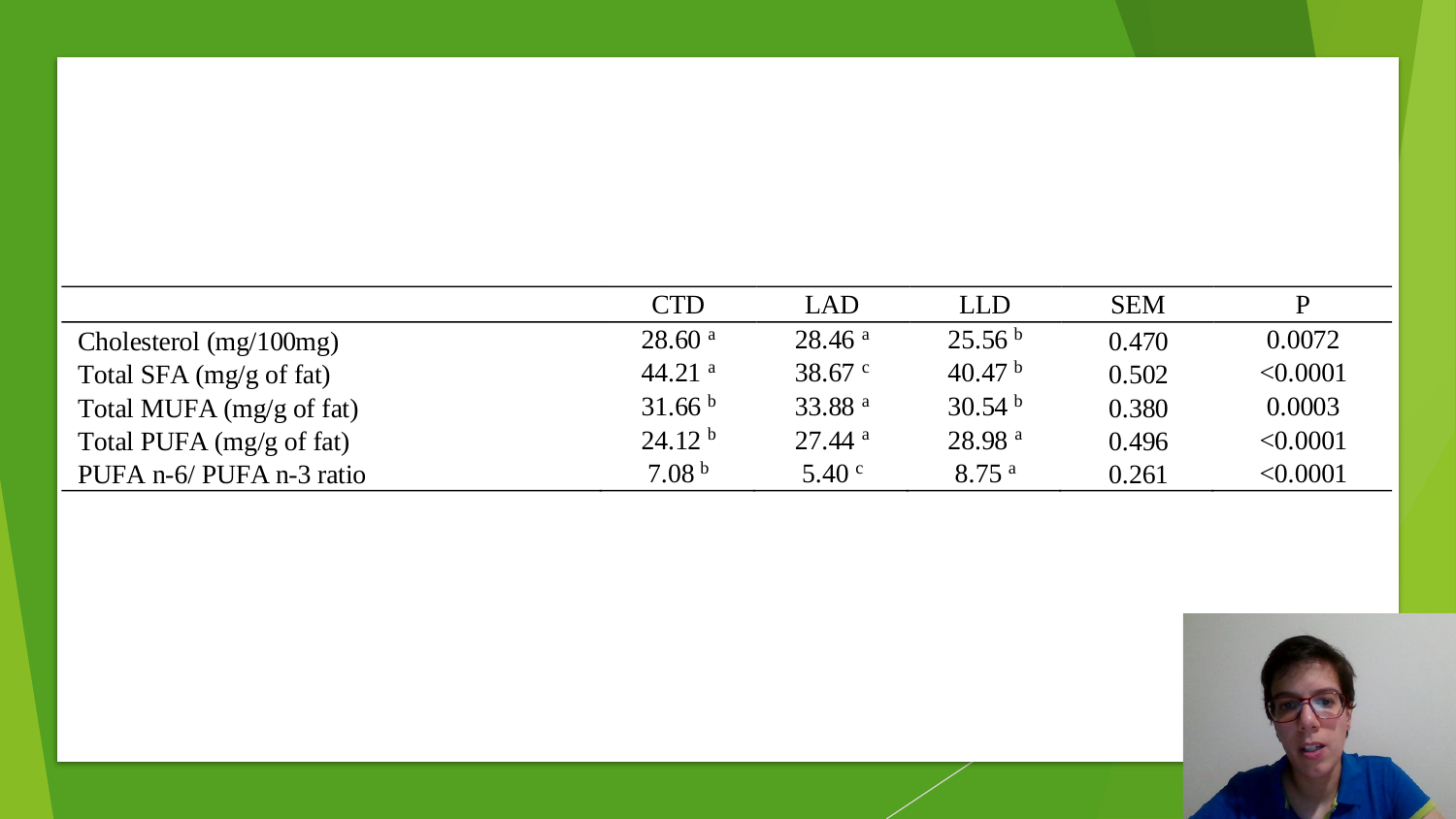# Conclusions

It is possible to replace soybean meal for lupine seeds in rabbits feed with small differences in carcass characteristics.

The replacement affected the fatty acid profile of fattening growing rabbits and cholesterol levels.

Further the impact of including *L. luteus* in rabbit feed.

Future studies: prebiotic, villi health and cecal microbiota.